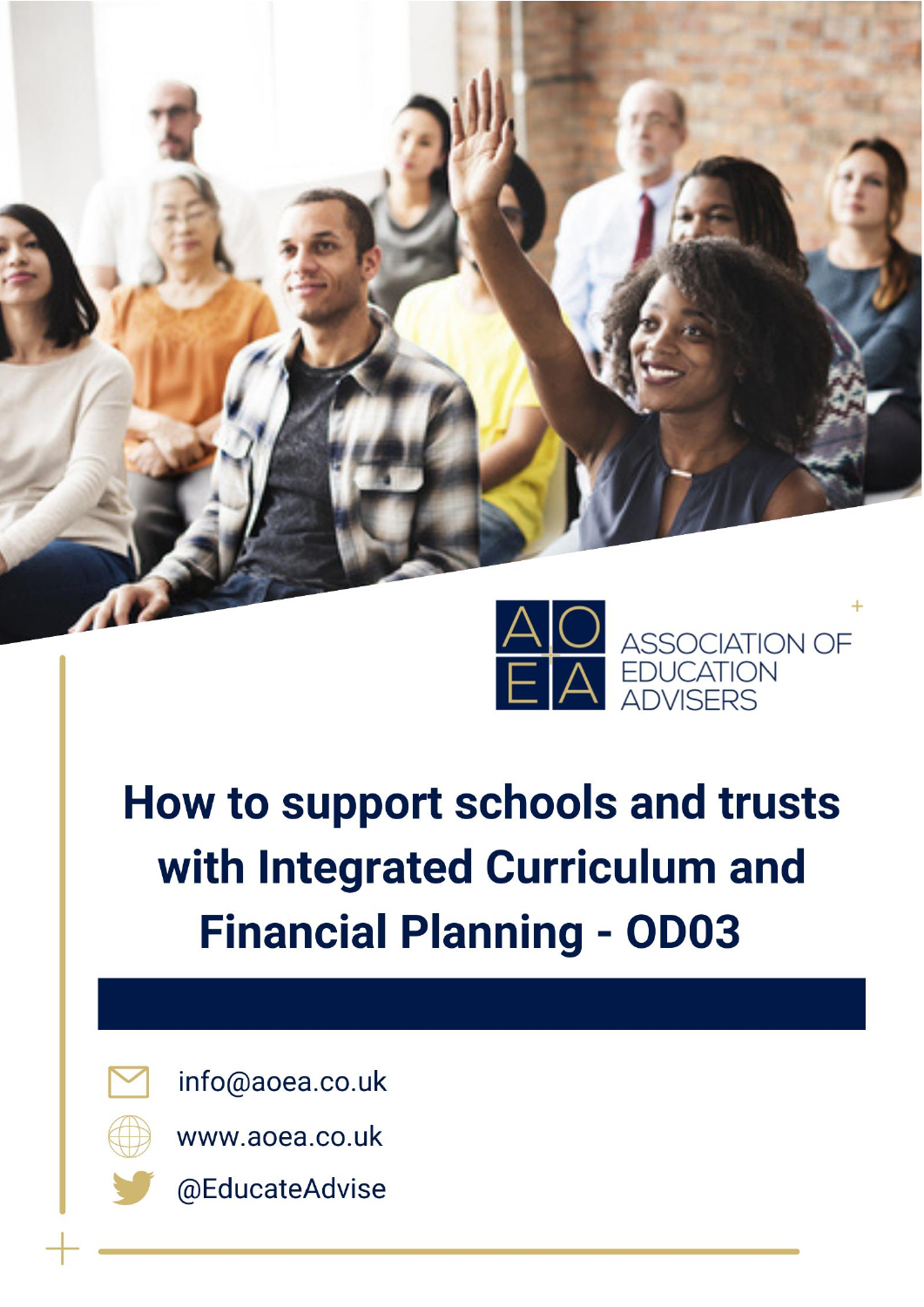# **Who is this training for?**

Integrated curriculum and financial planning (ICFP) is for advisers and leaders who wish to develop their knowledge and understanding of best practice in this area. This is applicable to professionals working both with individual educational institutions (Associate Level) and groups of schools/academies (Senior Associate Level).

# **What is the problem we are trying to solve?**

Although there has been some progress nationally over the last two years in addressing ineffective budget management in schools, including the deployment of school resource management advisers, schools and groups of schools still face significant challenges in ensuring their strategic viability and financial health. The Kreston Academies Benchmark Report in 2020 estimates that nearly half the MATs in England have at least one financially failing school and, in many cases, the costs associated with COVID-19 have added to budgetary pressures.

The most important aspect of this training is that it puts the curriculum, the quality of education and outcomes for students at the centre of the financial planning process.

## **What is ICFP?**

Integrated curriculum and financial planning (ICFP), or curriculum-led financial planning, is a continuous strategic leadership process that is fundamental to a school's success, both in hard times and times of plenty.

- It is a tool that clearly links the curriculum requirements of a school to its available financial resource.
- It brings together curriculum and financial expertise and supports collaborative working.

### **Who is delivering the training?**



Kevin McDermid will be leading the programme. Kevin is a vastly experienced school leader, having had three headships in the North East of England. He also has a national reputation for his impact in ICFP in schools and MATs facing significant difficulties. Latterly, he was drafted into a MAT as Interim CEO to address substantial financial difficulties across the Trust; his expertise in this area has also been used by the ESFA in other schools with large deficits.

As a Senior Associate of the AOEA, Kevin has led training on ICFP across the UK, including in Northern Ireland.

#### **What will I get from the programme?**

Our model of ICFP provides an adviser or school leader with a framework and some practical tools to support curriculum development, planning and costing.

Participants will have a broader understanding of both the principles of ICFP and good practice; they will be more confident in using a range of practical strategies to support schools in:

- analysing and costing their existing curriculum models:
- using benchmark data to guide curriculum-led planning;
- applying the principles of good planning to deliver sustainable improvement in single schools or across groups of schools.